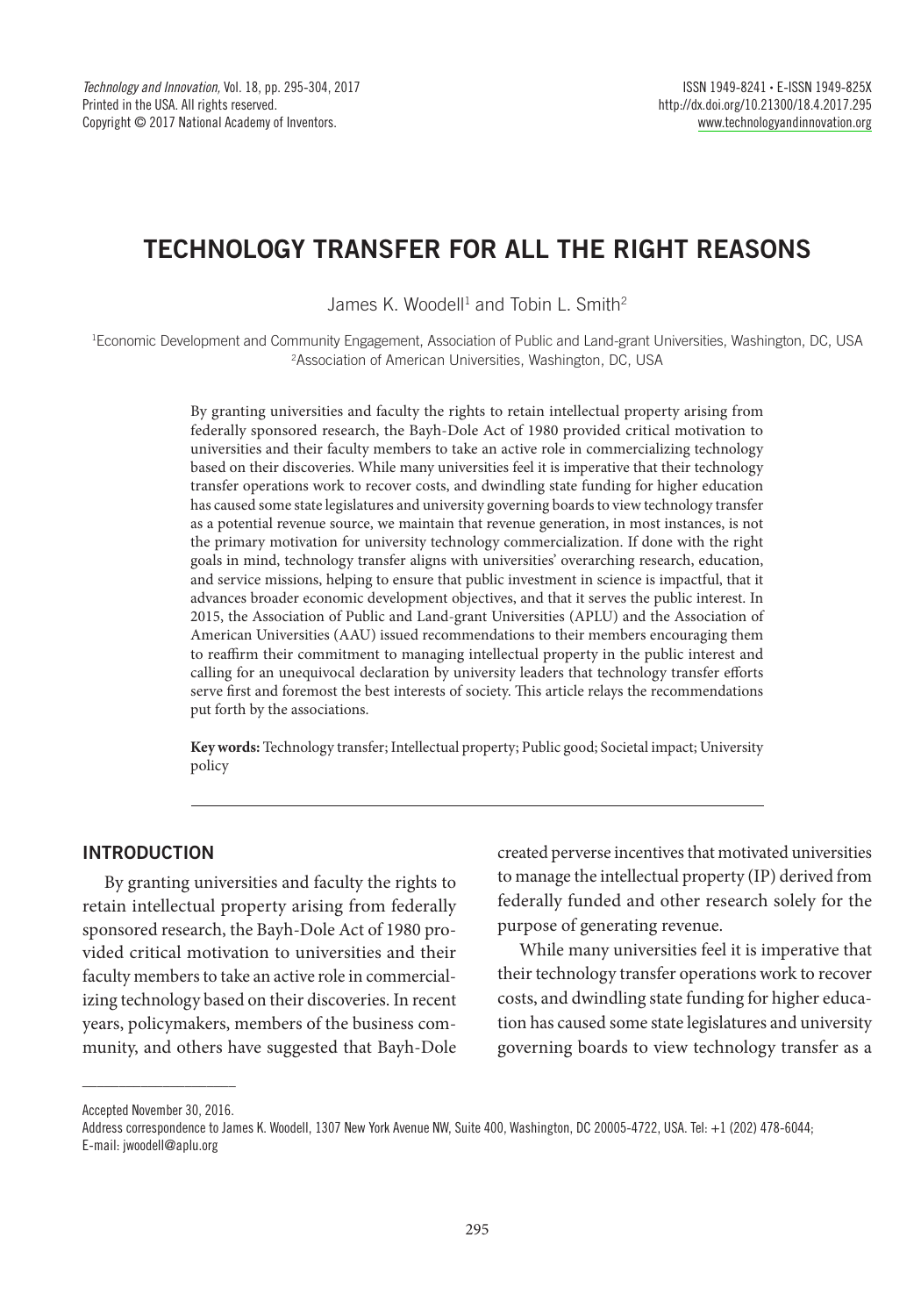potential revenue source, we maintain that revenue generation, in most instances, is not the primary motivation for university technology commercialization. If done for the right reasons, technology transfer aligns with and advances universities' overarching missions of research, education, and service. Technology transfer is a mechanism by which universities ensure that public investment in science is impactful, that such investments enhance economic development, and that it serves the public interest. University technology transfer must advance teaching and learning and research and discovery at the same time it contributes to economic and societal outcomes that help advance the national interest and improve quality of life. These are the reasons universities engage in technology transfer. Viewing revenue generation as the primary objective of university technology transfer operations is a misguided notion that will do little to help address university finances or to achieve universities' overarching missions.

Given the growing political and public perception that universities have become overly focused on profiting from their technology transfer operations, however, university leaders must publicly reaffirm their commitment to managing intellectual property in the public interest. There must be an unequivocal declaration by university leaders that technology transfer efforts serve first and foremost the best interests of society. Two university associations—the Association of Public and Land-grant Universities (APLU) and the Association of American Universities (AAU)—have been working with their member institutions to encourage clarity of purpose around university technology transfer.

In 2015, both associations, working with other groups, including the Association of University Technology Managers (AUTM), the Council on Governmental Relations (COGR), and the American Association of Medical Colleges (AAMC), issued recommendations to their members encouraging them to take steps to make such declarations. This article relays the recommendations put forth by the associations and describes follow-on work that the associations are undertaking to advance the conversation.

#### **BACKGROUND**

#### **The Successes of Bayh-Dole**

In 1980, the Bayh-Dole Act created a uniform patent policy among the many federal agencies that fund research, enabling universities, nonprofit research institutions, and small businesses to retain patent and licensing rights to inventions developed by their investigators and supported by federal research funding. The purpose of Bayh-Dole is to facilitate the rapid transfer of research discoveries into the commercial sector to advance the public good.

Before Bayh-Dole was enacted, the federal government retained ownership of federally funded discoveries, but, in most cases, the government failed to license discoveries to the private sector for further development. In fact, of the 28,000 patents the government owned in 1980, less than five percent had been licensed to industry (1). Bayh-Dole sparked technology transfer by creating an incentive for universities to secure patent protection for inventions resulting from federally funded research. This, in turn, allowed businesses to gain the necessary rights to develop and commercialize research discoveries. So successful was Bayh-Dole that in 2002 *The Economist* dubbed it as "Innovation's Golden Goose," noting that the act had "…helped to reverse America's precipitous slide into industrial irrelevance" (1).

Before the 1980 passage of Bayh-Dole, university discoveries were rarely commercialized for the public's benefit. Instead, these discoveries were left to languish because the federal government did not have the time, interest, or resources to see that these inventions moved from the laboratory to the marketplace to advance the public good. In 1980, fewer than 250 patents were issued to universities; by 1993, this number had jumped to more than 1500 (2). According to the most recent survey of the Association of University Technology Managers (AUTM), in 2015, U.S. universities garnered 6,124 U.S. patents, which led to the formation of 946 new start-up companies and generated more than 700 new commercial products (3). A 2015 Biotechnology Innovation Organization (BIO) study conservatively approximates that, between 1996 and 2013, patents commercialized from universities contributed \$404 billion to the U.S. gross domestic output, \$181 billion to the U.S. gross domestic product, and supported a cumulative total of 1.4 million person years of employment (4).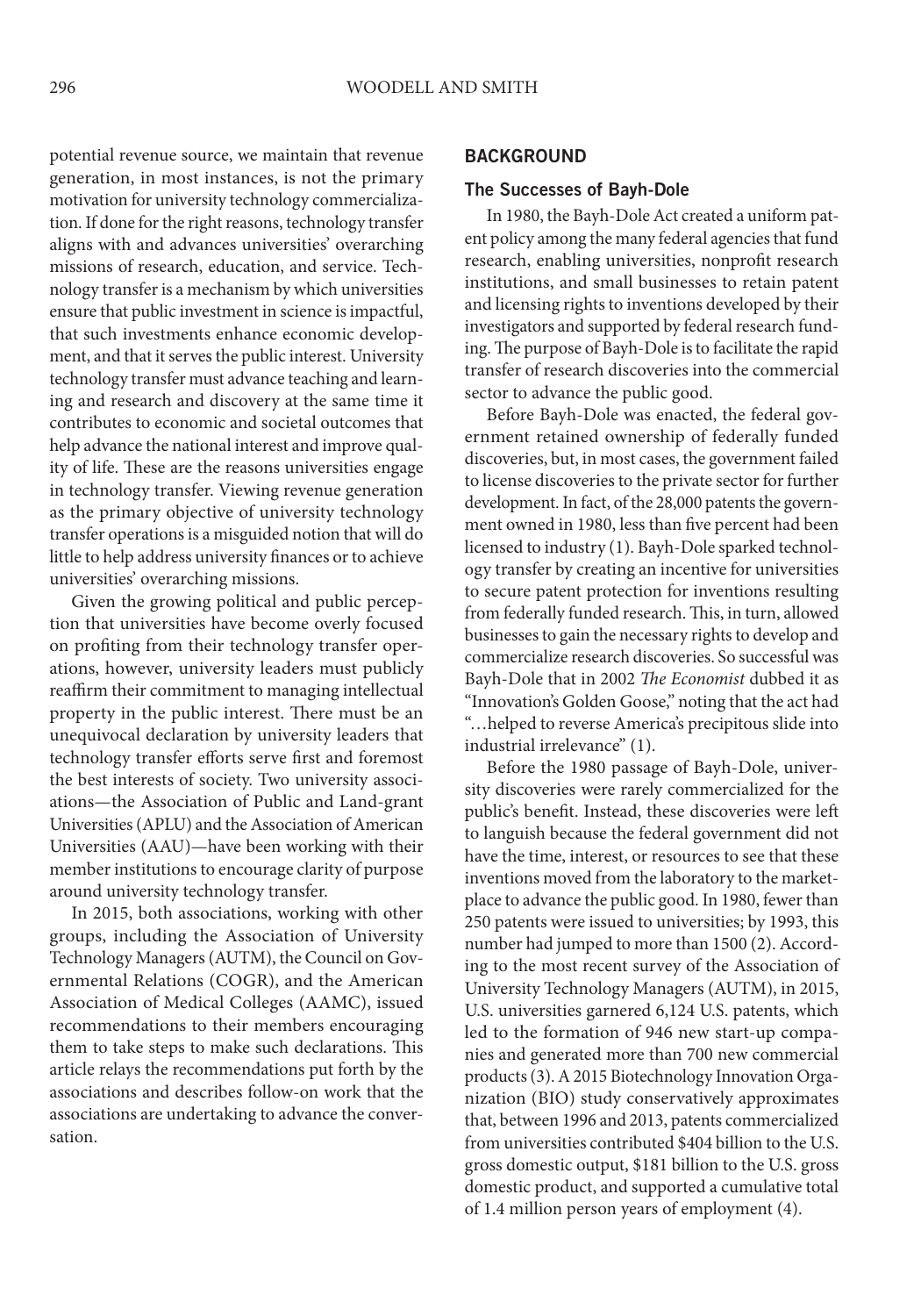Thus, the Bayh-Dole Act of 1980 effectively established the field of university technology transfer. It has been a successful public policy instrument for encouraging innovation and increasing the translation of university research into new discoveries and technology useful to society. The system that was created by Bayh-Dole has been extraordinarily effective in helping to facilitate translation of discoveries from university research to the marketplace, creating benefit to consumers and society, creating jobs, and contributing to the economic competitiveness and technology leadership of the U.S. Simply put, Bayh-Dole has provided a rich return on public investment in research.

## **Criticisms of University Technology Transfer**

Despite its successes, critics of Bayh-Dole have questioned whether universities manage their intellectual property for the public good, suggesting that universities use government-funded intellectual property primarily for financial gain and are more interested in the monetization of IP than commercialization and societal benefit. They point to the emphasis on revenue in evaluating the success of technology transfer offices, the challenges faced by potential industry collaborators in coming to IP terms with universities, and reports of universities knowingly licensing to patent assertion entities ("trolls").

By and large, these criticisms are based on a few anecdotes rather than concrete data. Moreover, they ignore the fact that most technology transfer offices and the universities they represent are not deriving significant financial gains from their technology transfer operations. According to one study, more than half of university technology transfer programs bring in less money than the costs of their operations, while only 16 percent generate enough funds to fully cover their operating costs after distribution of revenues to their faculty inventors (5). The National Academies of Sciences, Engineering, and Medicine have concluded that even when university inventions have a high social value, they often don't generate a significant amount of revenue (6). In the few instances where universities do make money from their technology transfer efforts, the Bayh-Dole Act requires that these revenues be reinvested back into additional support for university-based research and education. However, dwindling state support for institutions has

resulted in state legislatures and university governing boards viewing technology transfer as a potential revenue source for research and public higher education. They ask, "Why can't our state university be just like Massachusetts Institute of Technology or Stanford University and make technology transfer into a profitable operation?" Such views are shortsighted and, unfortunately, are likely to do more harm than good for improving university technology transfer operations if the focus of such efforts is to serve the best interests of the public and state and regional development. Former president of Stanford University John Hennessey has often noted that the university's success in technology transfer resulted from its technology transfer office's willingness to take risks and to move technology quickly from the lab to the marketplace as opposed to focusing on drafting licensing arrangements aimed at maximizing revenue. Says Hennessey:

As universities, we need to emphasize flexibility and appreciate the good things that happen when technology transfers. And the ultimate reward to a broad-minded institution consists of the longterm goodwill and philanthropy, and must always be the greater reward for a university—above and beyond the revenue… Jim Gibbons [formerly Dean of Engineering] liked to say, 'At Stanford, we never got a license from Hewlett or Packard for the technology developed here. But, even had we actually charged them for those licenses, those dollars would have only been one one-thousandth of the donations that HP eventually gave back to the university.' (7)

Moving forward, universities must address criticisms by increasing the visibility of the public good derived from managing university intellectual property. Working with colleagues at AAU, APLU, AUTM, and other professional organizations, institutions can raise awareness among policymakers and the public about their responsible and effective IP management and the significant public value derived from this work. Where improvements in institutional policy and practice are necessary, collaboration among institutions can also help by sharing innovative and effective approaches to IP management that help to address criticism and further advance the economic and societal impact of technology transfer.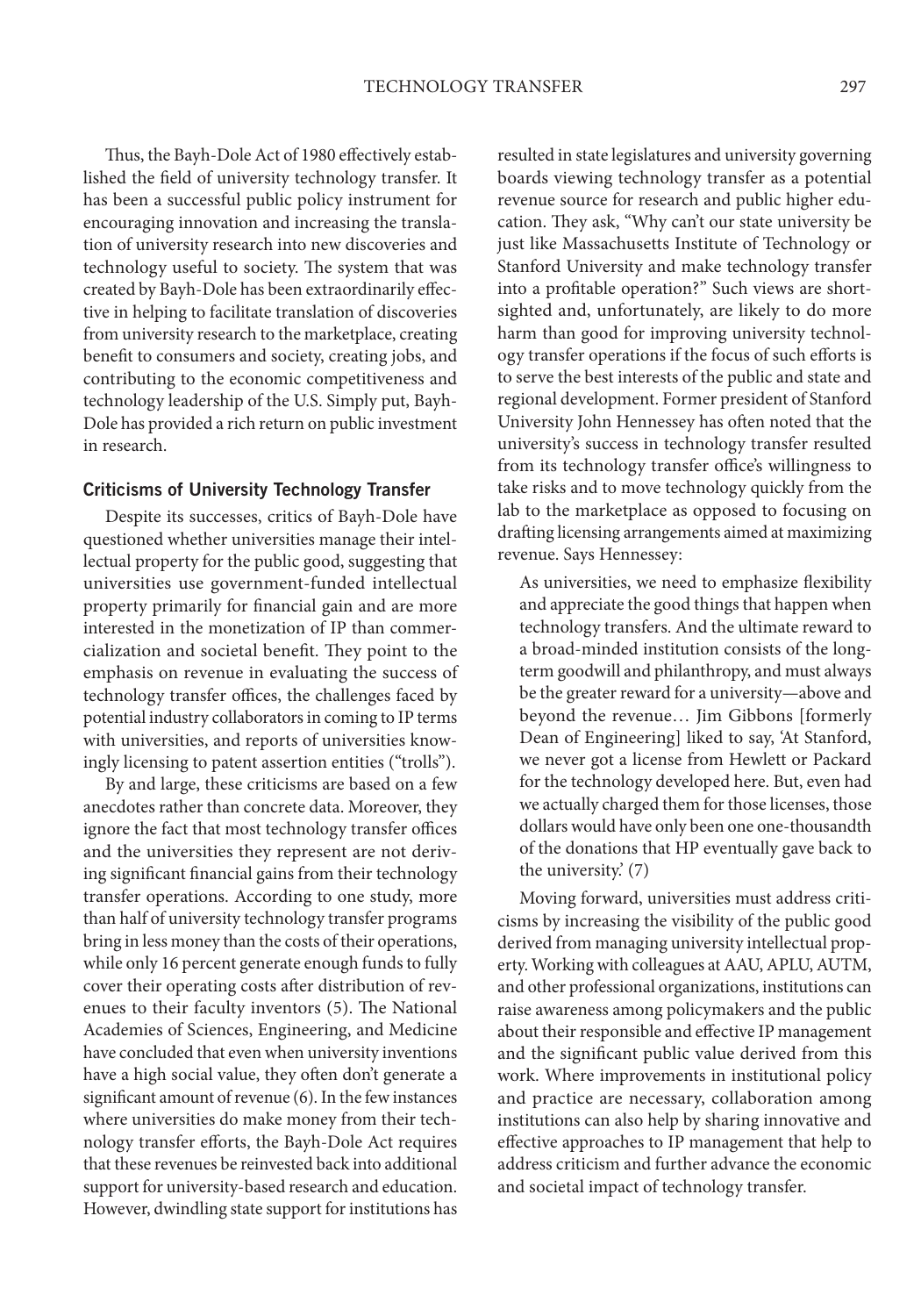#### **Nine Points to Consider**

Sometimes lost in the face of public criticism is that university IP management, by and large, adheres to a set of "core values" that are consistent with universities' missions of learning, discovery, and engagement in societal challenges. In 2007, ten leading research universities, along with the Wisconsin Alumni Research Foundation (WARF) and the Association of American Medical Colleges (AAMC), distilled these core values into *In the Public Interest: Nine Points to Consider in Licensing University Technology* (8). AUTM endorsed the *Nine Points* and solicited endorsement from universities and other organizations. APLU and AAU, along with more than 100 other research universities, associations, and other organizations, endorsed the statement. Universities and their IP management efforts would benefit from reviewing the *Nine Points* and checking for continuity between these principles and university policy and practice.

## **Managing University Intellectual Property in the Public Interest**

In 2011, the National Research Council (NRC) of the National Academies examined a "generation of experience, research, and dialogue" (6) in university intellectual property management. The findings and recommendations included in the NRC report collectively create a compelling story about the successes of the Bayh-Dole era. The findings and recommendations also caution universities to be clear about their commitment to the public good through management of intellectual property and to be vigilant in making sure that university policy and practice align with public purposes.

The first recommendation of the NRC committee's 2011 report, *Managing University Intellectual Property in the Public Interest,* states:

The leadership of each institution—president, provost, and board of trustees—should articulate a clear mission for the unit responsible for IP management, convey the mission to internal and external stakeholders, and evaluate effort accordingly. The mission statement should embrace and articulate the university's foundational responsibility to support smooth and efficient processes to encourage the widest dissemination of university-generated technology for the public good.

The NRC report further stresses the responsibility of university leaders to develop and adhere to patent and licensing policies and practices that do not predicate licensing on the goal of raising significant revenue for the university, but, to the greatest extent practicable, aim to "...maximize the further development, use, and beneficial social impact of their technologies."

The NRC report endorses several of the principles set out in *In the Public Interest: Nine Points to Consider in Licensing University Technology,* the white paper described above. Many universities have developed and implemented policies and procedures drawn from key recommendations made by the NRC. We provide some examples later in this article.

# **AAU and APLU Committees**

In 2014 and 2015, both the APLU and AAU commissioned committees to examine the issues surrounding the management of university IP in the public interest. The APLU Task Force on Managing University Intellectual Property was charged with examining purposes of university innovation, technology transfer, commercialization, and entrepreneurship (9). The AAU Working Group on Technology Transfer and Intellectual Property was tasked with reaffirming that the primary goal of university technology transfer operations is to advance the public interest (10).

Both the AAU and APLU groups asserted that universities have a responsibility to be good stewards of discoveries and IP developed from federally funded research. The groups recognized that in recent years, however, some critics have asserted that universities' technology transfer operations place too much emphasis on maximizing revenues and not enough on moving discoveries quickly into the marketplace, where they can advance the public good. Both groups released statements outlining principles and proposing specific steps that research universities should take to strengthen their commitment to IP management policies and practices aimed at advancing the public interest, which aligns with the core university missions of education, the creation and dissemination of knowledge, and public service.

The recommendations disseminated by APLU and AAU are presented below, along with examples of the ways in which member universities' policies and practices align with the recommendations.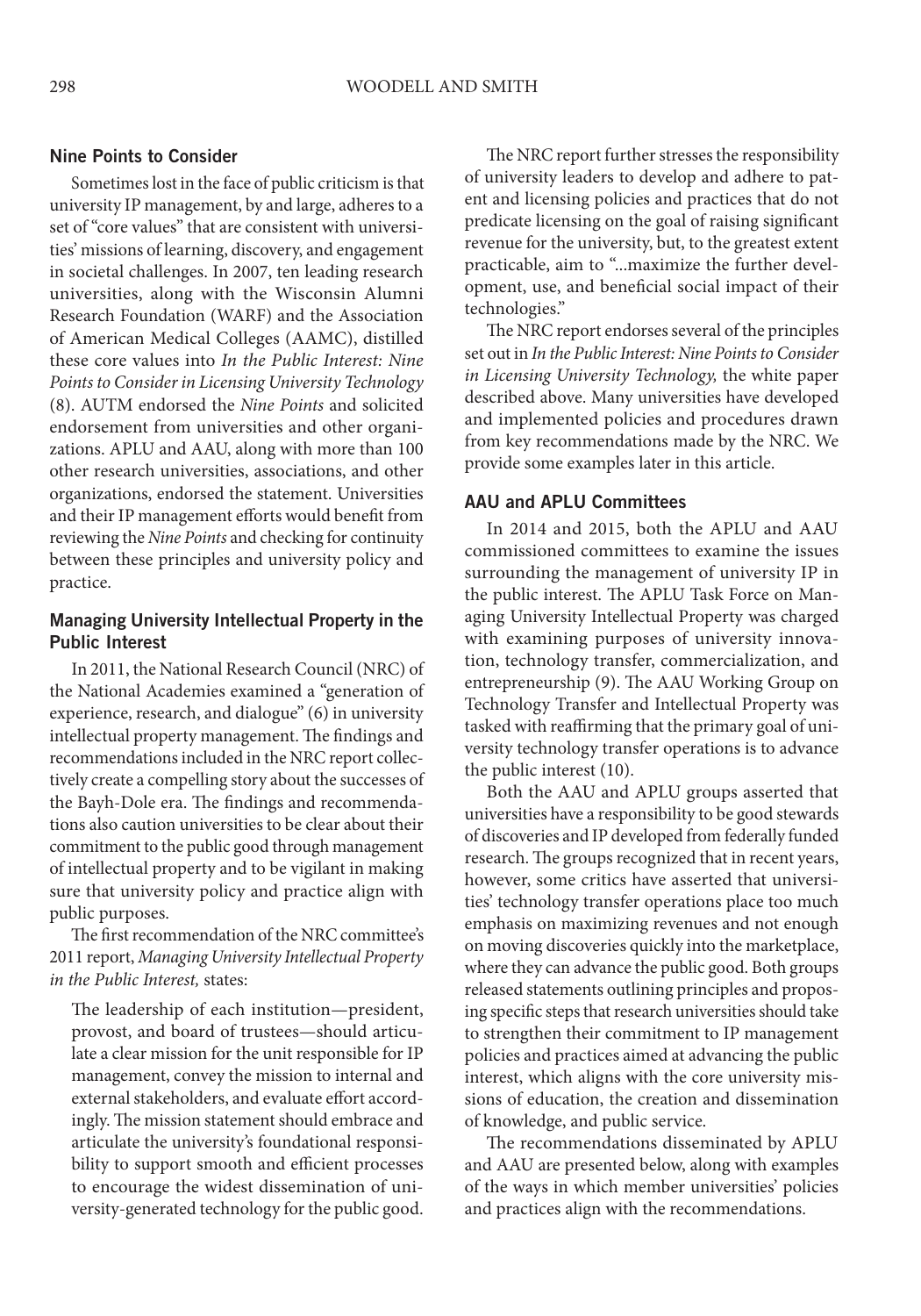#### **RECOMMENDATIONS**

1) *Provide a clear statement of purpose for technology transfer at your university.*

University leaders should follow the recommendation of the National Research Council's 2011 report, *Managing University Intellectual Property in the Public Interest,* to create a clear university IP policy. As noted above, the NRC report's first recommendation underscores the need for clear university IP policy that strengthens the connection between this work and the public good. This recommendation and other aspects of the NRC report make clear the need for clarity around the underlying purposes of university IP management—public benefit and societal impact. Such policies should communicate that universities protect intellectual property first and foremost to provide incentive for investment in early-stage technology, which helps to "encourage the widest dissemination." Universities must, of course, balance the need for wide dissemination with the need to recover costs and to emphasize the economic value of university discoveries. While discoveries and IP ownership can lead to additional resources and important support for university missions, this should not be the primary goal of such activities. Keeping this necessary balance in mind, it is essential that university leaders articulate a clear mission and purpose for university IP management, as recommended by the NRC.

The State University of New York's Stony Brook University, for example, declares the mission of its Office of Technology Licensing and Industry Relations on the home page of that office's website:

Our mission is to bridge Stony Brook innovation with public benefit in partnership with SBU inventors and the business community. By successfully commercializing innovative discoveries into new products and services, we enhance well-being, return economic benefit to the university community, and strengthen the long-term vitality of our innovation ecosystem. (11)

"Public benefit" and "well-being" are primary in this statement of purpose. While Stony Brook does recognize the importance of "economic benefit to the university community," it is clear from this mission statement that financial return is not the driving purpose of the unit. University leaders should work to emulate Stony Brook's example by asserting the primacy of public benefit in their technology transfer

office's mission statement and by making the policy highly visible and transparent on the university's web site. These policies should also be agreed upon and endorsed at the highest levels within the university, including the university's governing board.

# 2) *Make visible policies that restrict the university from working with entities that acquire intellectual property rights with no real intention of commercialization.*

University leaders should make visible existing institutional policies that restrict the university from working with entities (so-called patent assertion entities—PAEs—or patent "trolls") that acquire IP rights with no real intention of commercializing the technologies and instead rely solely on threats of infringement litigation to generate revenue. In instances where such policies do not exist, university leaders should move swiftly to establish them. For universities, working with such entities does not support a commitment to public benefit of intellectual property. University leaders should require that technology transfer offices carefully vet the credentials, practices, and reputations of third-party entities that might assist universities in asserting their patent rights against infringers.

Asserting legitimate patent rights is an essential element of the patent system, and other entities may provide needed expertise and resources to support universities in this area. University policies should not prevent the institution from seeking assistance from entities that can legitimately help them protect their intellectual property. Universities should base their decision about whether to assert any unlicensed patent against a company based on the legitimate facts of the claimed infringement and only after good faith attempts to negotiate a license to such a company on commercially reasonable terms have failed. In recent years, a growing number of universities have developed specific policies and practices that restrict licensing to entities whose primary business model is based on using patents to obtain licensing fees from practicing companies. These universities include Louisiana State University, the University of Illinois, Western Michigan University, the University of Delaware, and Washington State University. It is also standard practice for universities to include in technology license agreements language that requires of the licensee commercialization milestones and benchmarks for the development of the technology.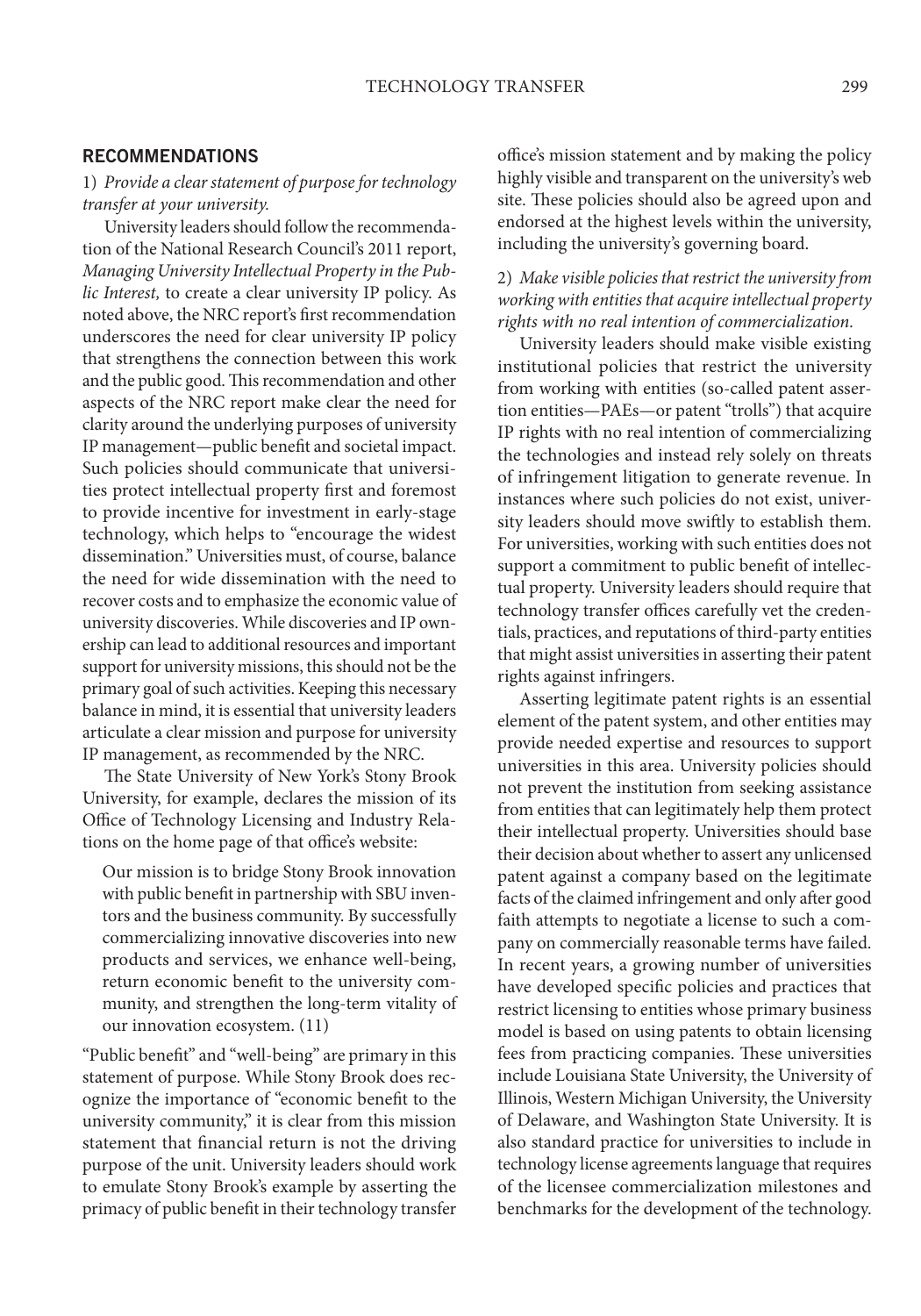If these are not met, the license is withdrawn by the university.

At the University of Mississippi, for example, the Division of Technology Management maintains safeguards against working with PAEs. Patent rights are not sold to third parties, and the university does not participate in patent auctions. Further, the university does not work with entities that lack the expertise and resources to develop a technology, and the university's standard license agreement requires a written development plan in which the licensee summarizes the proposed product development activities with a timeline. The university is entitled to terminate the agreement if the licensee fails to meet pre-established development milestones. This ensures that the technology will not be licensed to a patent "troll" and guards against technology being licensed to an entity that is only interested in protecting its own IP from the competition. Policies and practices such as these have become the norm—not the exception—for most public and private research universities.

3) *Reaffirm commitment to* In the Public Interest: Nine Points to Consider in Licensing University Technology*.*

University leaders should review and support, as appropriate, the document *In the Public Interest: Nine Points to Consider in Licensing University Technology* and align IP management policies and practices with the *Nine Points*. Universities should publicly document current policies and procedures and implement new ones as necessary that align with these principles.

Washington State University's Office of Commercialization provided the following articulation of the ways in which university policies align with the *Nine Points:*

• Point 1: Universities should reserve the right to practice licensed inventions and to allow other non-profit and governmental organizations to do so.

*WSU always reserves the right to practice licensed inventions and to allow other nonprofit and governmental organizations to do so.*

• Point 2: Exclusive licenses should be structured in a manner that encourages technology development and use.

*Exclusive licenses are structured to encourage* 

*diligent development of the technologies and ways to pull the technology back if licensees are not actively pursuing the technology by building measures to track development*.

• Point 3: Strive to minimize the licensing of "future improvements."

*WSU strives to minimize licensing of future improvements by limiting the licenses to currently developed IP. In cases where the licensee's investment and risk taken in developing the invention warrants, an option to license a narrow scope of future license is agreed to. In cases where this is warranted, WSU bears in mind the rights of other WSU researchers and does not issue options to a broad field of use that might tie up other research conducted at WSU.*

• Point 4: Universities should anticipate and help to manage technology transfer related conflicts of interest.

*WSU has a well-run conflict of interest management committee that handles the conflicts that arise when WSU faculty and students start companies based on their research. This was implemented as a result of Washington State ethics board giving the state institutions the ability to set up a body to manage these conflicts. This has been in existence for many years now.*

• Point 5: Ensure broad access to research tools.

*WSU also makes the research tools developed with public funding widely available via material transfer agreements to other academic institutions and the research community in keeping with the policies of the funding agencies and scientific journals.*

• Point 6: Enforcement action should be carefully considered.

*WSU has not had an occasion to enforce its patents; however, should such occasion arise, WSU would strive to approach these actions with a mission-oriented rationale and/or to protect the rights of a licensee as obligated by a contract.*

• Point 7: Be mindful of export regulations. *WSU's licenses include export control regulation language to ensure federal compliance and to*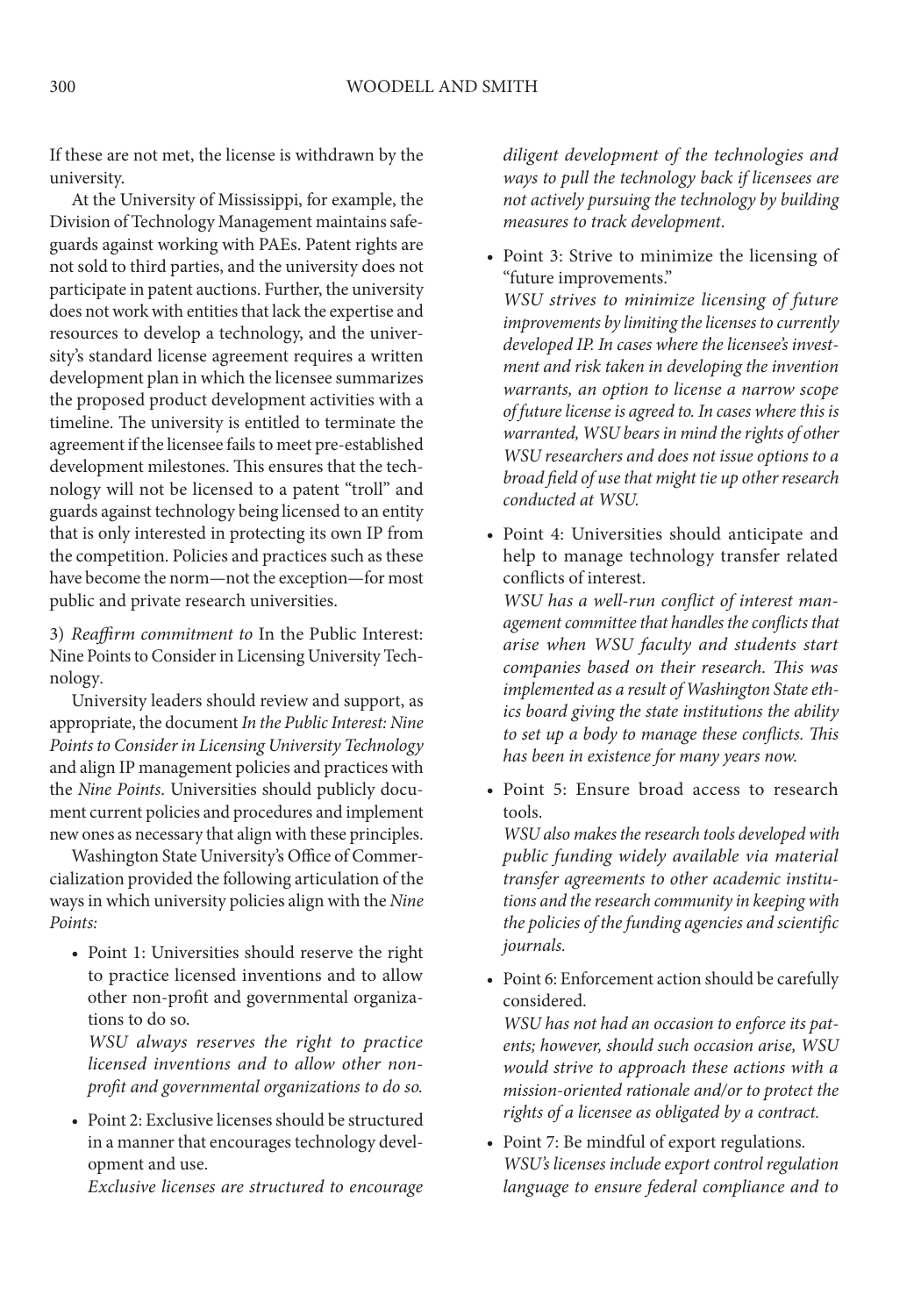*safeguard the fundamental research exclusion provided to academic institutions.*

• Point 8: Be mindful of the implications of working with patent aggregators.

*WSU strives to enter into licensing arrangements with only those entities that further develop the technology and diligently attempt to commercialize it. Attempts to engage with entities that do not further commercialize the technologies are actively discouraged. WSU pays particular attention to the patent aggregators to ensure the primary licensee's intent is to compile the body of IP needed to diligently advance the technology for public benefit as opposed to those aggregators whose primary intent is to enforce them against users for solely monetary benefit.*

• Point 9: Consider including provisions that address unmet needs, such as those of neglected patient populations or geographic areas, giving particular attention to improved therapeutics, diagnostics, and agricultural technologies for the developing world.

*WSU's license agreements include measures to reserve rights for continued academic freedom of research as well as the need to meet humanitarian needs.*

Universities should clearly articulate the ways in which the university's intellectual property policies align with the *Nine Points,* as Washington State University's Office of Commercialization has done, and clearly articulate how the *Nine Points* are reflected in appropriate contractual clauses and language when it licenses university intellectual property. Universities should also make sure that this articulation of alignments is transparent to the public.

#### *4) Implement innovative and effective approaches to managing university intellectual property.*

University leaders should identify and implement innovative and effective approaches to managing university IP and, more broadly, to engaging with entrepreneurs and industry. University leaders should work to emulate practices that have been effectively adopted by peers. Universities are constantly evolving in how they engage with licensees, entrepreneurs, and large corporations. For example, researchers, technology transfer professionals, and

other university leaders are increasingly focused on long-term relationship development and strategic initiatives—beyond simply striking the best licensing deal. University leaders need to examine changes happening in the field, benchmark for effective practices, and work toward implementing practices that help the university, along with its public and private partners, to accelerate realization of the benefits of university intellectual property.

Washington University in St. Louis has worked to implement an innovative approach to addressing one often-cited type of challenge that universities face in undertaking IP management. Critics frequently note long timelines and complexity of negotiations associated with licensing deals. Many universities have sought to overcome this challenge by implementing new policies that speed up the process and ensure that technology is available to develop as quickly as possible at reasonable cost to the licensee. Washington University has established the Quick Start license agreement. Recognizing that the primary goal of a technology transfer office is to enable public utilization of university-generated technologies, Washington University devised the Quick Start license agreement to reduce time spent on haggling over IP price and royalties. The Quick Start license agreement is a back-end loaded deal structure with no upfront payments, no maintenance fees, no past patent costs, one low flat royalty rate, and a success fee at the time of an exit/liquidation event. The agreement allows start-up companies to invest time and money in developing the technology without the burden of an immediate payout to the university. Quick Start offers a robust streamlined approach to execute start-up license agreements expeditiously and turns the spotlight on the company's management team, commercialization strategy, R&D timelines, and funding status—critical success parameters for a start-up enterprise. University leaders must continue to study the effectiveness of novel approaches such as Washington University's Quick Start license agreement—as well as practices at Penn State University (12), University of Minnesota (12), and Georgia Tech (13), among others—and adopt those that are found to be most successful at addressing the challenges of managing university intellectual property in the public interest.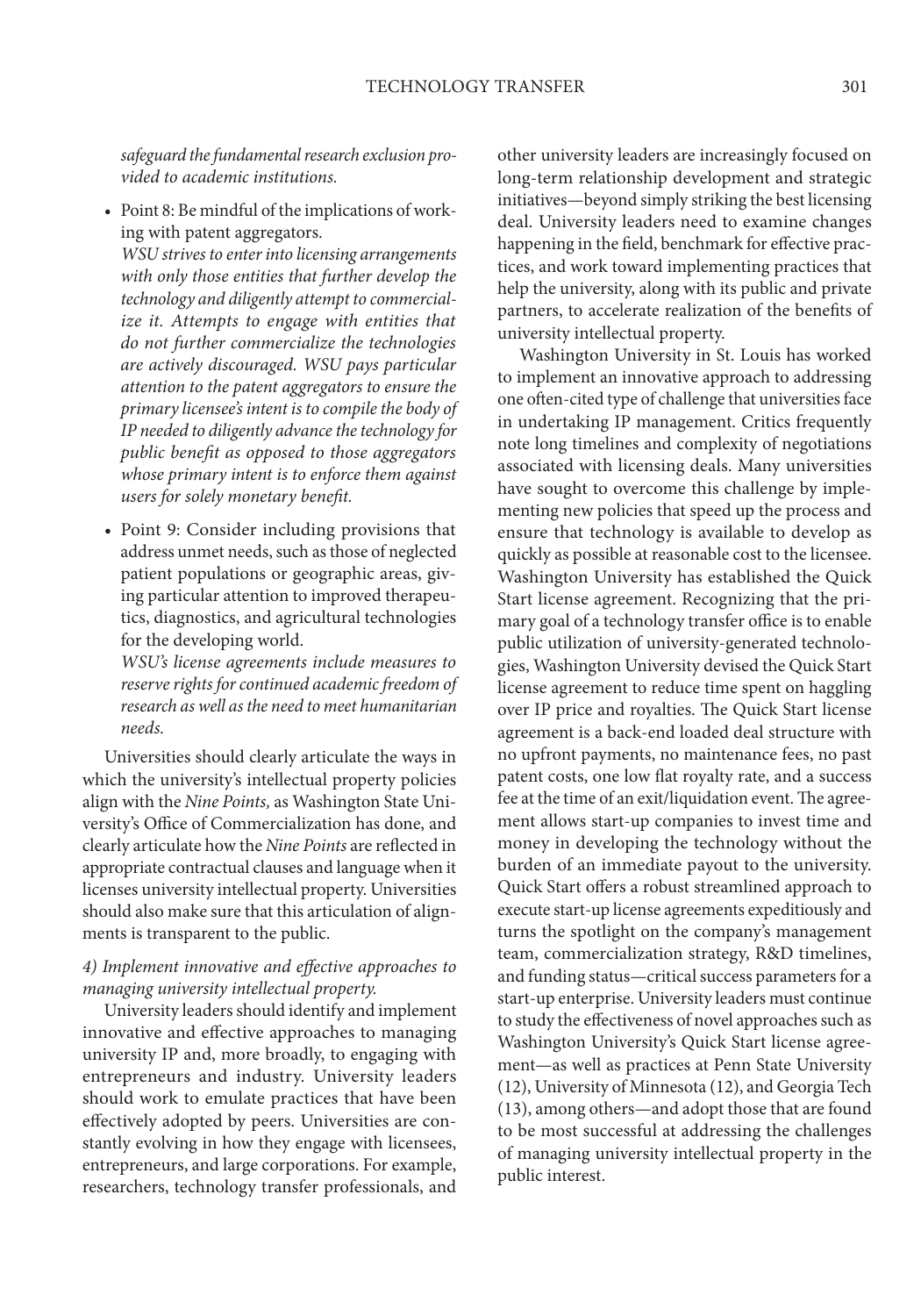## 5) *Develop appropriate measures of success for intellectual property management and technology transfer.*

University leaders should develop procedures and criteria for evaluating a university's technology transfer unit without relying solely upon measuring revenue generation. Rather, evaluation approaches should focus on aligning the work of these units with the research university's core missions of discovery, learning, and the betterment of our communities and society at large. There are many indicators of success of university intellectual property management, and university leaders should develop a framework for assessing their technology transfer intellectual property practices and effectiveness to include multiple measures that capture and reflect the university's IP management mission and do not overly emphasize revenue generation.

APLU's Commission on Innovation, Competitiveness, and Economic Prosperity (CICEP) has examined assessment and measurement of university economic engagement broadly and has identified indicators, including growing faculty and student interest in IP-related entrepreneurship, expansion of university-industry relationships, and others. Licensing activity is a good measure, as a starting point, of the university's efforts toward commercialization. Revenue, however, is frequently not a good indicator since it is often driven by having one major blockbuster drug or home run discovery and is not representative of the ability of the university to effectively disseminate and transfer knowledge across a wide spectrum of disciplines and commercial and non-commercial venues. While universities should continue efforts to recover the costs associated with IP management and to make their technology transfer operations revenue neutral and profitable, measures of success should emphasize economic and social impacts of university discovery. A set of non-revenue indicators must be part of IP management policies and practice if we are to ensure public benefit of this work.

The University of California Berkeley Office of IP & Industry Research Alliances (IPIRA) provides an excellent example of shifting away from a sole focus on patents and licensing as measures of success. IPIRA considers technology transfer to be a long-term relationship with industry, not just one agreement

or another. New metrics of success in technology transfer include: measures of both what is brought in to the university and what is sent out; how relevant the institution is to the local innovation ecosystem; how much diversification of research funding IPIRA supports; engagement through public-private partnerships and product development partnerships; speed and efficiency of transactions; and streamlining of approaches. Gifts to the university are also part of IPIRA's success metrics. Enhanced reputation achieved through actions of IPIRA is manifested, in part, by gifts even though gifts are not accounted for in IPIRA. Gifts might also be received a decade after a given company has a good experience with IPIRA. To recognize IPIRA's contribution, however, a small percentage of gift funding that comes to the campus as a whole is allocated to the office. Universities should consider, as UC Berkeley has, a variety of indicators that can be used for measuring the success of technology transfer efforts. Doing so will reduce the impression that universities are managing university intellectual property solely for financial gain.

## **FOLLOW-UP EFFORTS**

AAU and APLU continue efforts to support institutions in clarifying the public interest purposes of university technology transfer. APLU and AAU are collecting and disseminating examples, like the ones included above, of universities implementing innovative new policies and effective approaches to technology transfer—examples that demonstrate alignment with the *Nine Points* and the NRC recommendations or that, in other ways, demonstrate good practice that is responsive to economic and societal needs. CICEP is also convening a working group on the evolution of technology transfer, focused on highlighting the ways in which technology transfer operations are adapting to become more engaged with and responsive to other stakeholders in regional innovation ecosystems. AAU is leading an effort to develop a comprehensive framework and identify examples of alternative ways universities are assessing the effectiveness of university technology transfer operations. The two organizations will continue to work together on these efforts and to help raise the visibility of the impacts in the public sphere of university technology transfer.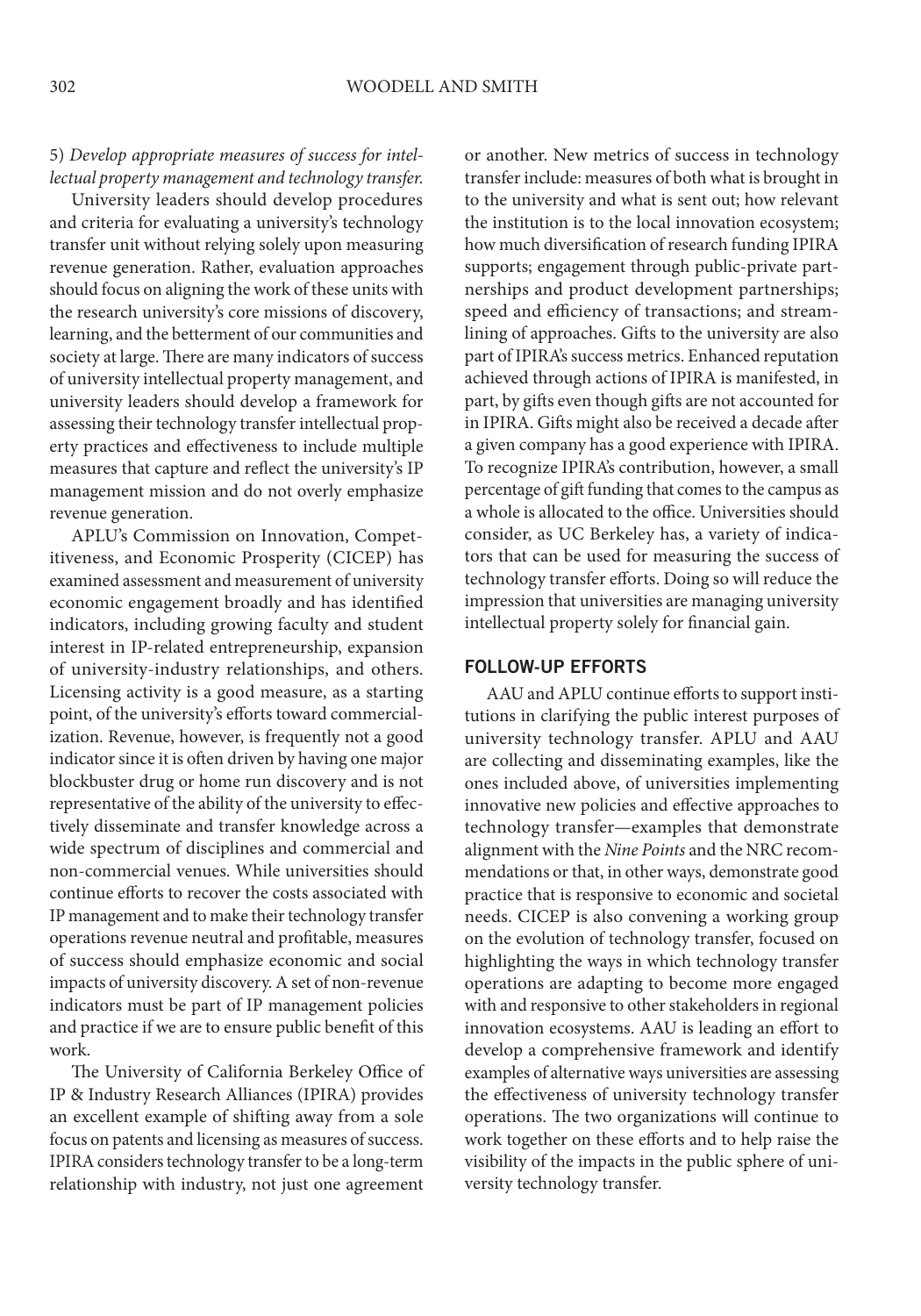## **CONCLUSION**

The fundamental purpose of university technology transfer offices is to ensure that federally funded and other university research outcomes serve the public interest. AAU and APLU support universities pursuing technology transfer to enhance the public good and to promote economic development. We provide recommendations to help assure the public and policymakers that universities continue to be focused on the primary missions of research, education, and service and that technology transfer operations management serves theses missions. Research universities and their management of intellectual property and technology transfer are fundamental to ensuring that outcomes of federally funded and other university research serve the public interest. Our universities should—and most often do—pursue technology transfer with the primary goal in mind of making the world a better place, not generating significant additional revenues. We encourage university leaders to continue efforts to demonstrate that their institutions do this work for all the right reasons.

#### **ACKNOWLEDGMENTS**

This article is based on work conducted by committees established by the Association of Public and Land-grant Universities (APLU) and the Association of American Universities (AAU). Members of these committees contributed to final reports, from which this article is drawn. The APLU Task Force on Managing University Intellectual Property was chaired by Satish Tripathi, President, University at Buffalo and Sethuraman "Panch" Panchanathan, Executive Vice President, Knowledge Enterprise Development, Arizona State University. Members of the APLU task force included: Patricia Beeson, Provost and Senior Vice Chancellor, University of Pittsburgh; Grant Heston, Vice President for Communications and Marketing, University of Central Florida; Duane Nellis, President, Texas Tech University; Lita Nelsen, Director, Technology Licensing, MIT; Bill Tucker, Executive Director, Innovation Alliances & Services, University of California Office of the President; Doug Wasitis, Assistant Vice President, Federal Relations, Indiana University; Ruth Watkins, Senior Vice President for Academic Affairs, University of Utah; Caroline Whitacre, Vice President for Research, The Ohio State University; and David Wilson, President, Morgan

State University. The AAU Working Group on Technology Transfer and Intellectual Property was chaired by Bob Brown, President, Boston University and Eric Kaler, President, University of Minnesota. Members of the AAU working group included: Rebecca Blank, Chancellor, University of Wisconsin-Madison; John Hennessy, Former President, Stanford University; Linda Katehi, Former Chancellor, University of California Davis; Richard McCullough, Vice Provost for Research, Harvard University; Jane Muir, Director of the Florida Innovation Hub, University of Florida and Past President, Association of University Technology Managers (AUTM); Mark Redfern, Vice Provost for Research, University of Pittsburgh; Barbara Snyder, President, Case Western Reserve University; John Swartley, Associate Vice Provost for Research and Executive Director, Penn Center for Innovation, University of Pennsylvania; Satish Tripathi, President, University of Buffalo; Michael Waring, Executive Director of Federal Relations, University of Michigan; and Phyllis Wise, Former Chancellor, University of Illinois at Urbana-Champaign. Serving as liaisons to both the APLU task force and AAU working group were Bob Hardy, Director, Contracts and Intellectual Property Management, Council on Government Relations (COGR) and Steve Heinig, Director, Science Policy, American Association of Medical Colleges (AAMC). We would also like to give special thanks to Hannah Poulson, Policy Associate at the Association of American Universities for collecting and summarizing key data referenced in the article.

# **REFERENCES**

- 1. Innovation's Golden Goose. The Economist. [2002 Dec 12; 2016 Nov 15]. http:/[/www.econ](http://www.econ-)omist.com/node/1476653.
- 2. Stevens A, Toneguzzo F, Bostrom D. AUTM U.S. licensing survey, FY 2004: a survey summary of technology licensing (and related) performance for U.S. academic and nonprofit institutions, and technology investment firms. Northbrook (IL): AUTM; 2005.
- 3. [AUTM] Association of University Technology Managers. AUTM U.S. licensing survey, FY 2015: a survey summary of technology licensing (and related) performance for U.S. academic and nonprofit institutions, and technology investment firms. Deerfield (IL): AUTM; 2016.